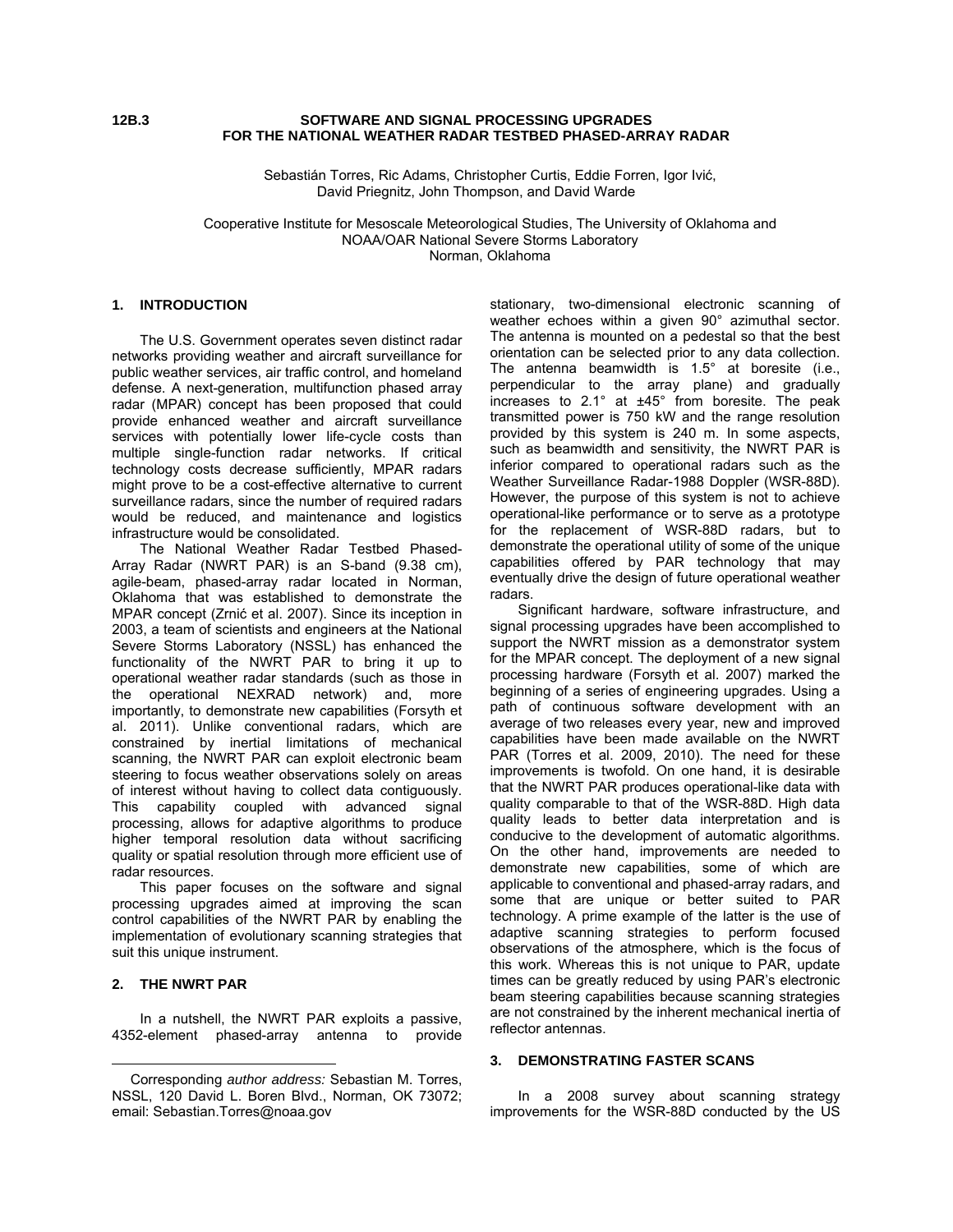National Weather Service (NWS), 62% of forecasters indicated the need for faster updates. High-temporal resolution data  $(-1 \text{ min})$  is expected to improve the understanding, detection, and warning of hazardous weather phenomena and is driving several radar research and demonstration initiatives (e.g., VORTEX2, CASA). As mentioned before, one of the strongest advantages of PAR compared to existing technology is its potential to produce data with very high temporal resolution. Naturally, this has been a major research and development thrust on the NWRT PAR. As such, the NWRT PAR can operate with phenomenon-specific scanning strategies that share the common goal of increasing the temporal resolution of weather data (Heinselman and Torres 2011). Two methods are currently exploited to reduce scan times without sacrificing data precision or spatial sampling: adaptive range oversampling and focused observations. These are summarized next.

### *3.1. Adaptive range oversampling*

Range oversampling is family of signal acquisition and processing techniques that can be used to reduce data collection times (dwell times) while maintaining the desired data quality (Torres and Zrnic 2003). Compared to conventional matched-filter processing, range oversampling can be used to reduce scan update times by a factor of two while producing meteorological data with similar quality. The adaptive range oversampling algorithm implemented on the NWRT PAR (Curtis and Torres 2011) uses moment-specific transformations to minimize the variance of meteorological variable estimates. Thus, through signal processing, a new dimension is added to the traditional trade-off triangle that includes variance of estimates, spatial coverage, and update time. In other words, by trading an increase in computational complexity, the NWRT PAR is able to collect data both with higher-temporal resolution and improved variance of estimates without affecting the spatial coverage.

## *3.2. Focused observations*

Another way to improve the temporal resolution of data collected with the NWRT PAR without loss in data quality is by reducing the number of beam positions in a given scanning strategy. Naturally, this makes sense if the radar can perform focused observations of the regions of interest (e.g., storms). A problem with this approach is that new developments outside the targeted scanned regions are likely to be missed. An optimum compromise to produce good-quality data with faster updates is to employ adaptive scanning techniques that automatically focus data collection on smaller areas of interest while, at the same time, performing periodic (fast) surveillance to capture new storm developments.

In addition to focusing the radar beams to areas of interest, better and faster observations can be achieved by adaptively changing radar acquisition parameters and signal processing for different weather phenomena. For example, consider the different dwell times required

by the weather surveillance<sup>1</sup> and tracking functions. That is, data collected for the surveillance function does not need to meet the stringent quality requirements of typical weather data. Hence, the number of samples collected by the radar for surveillance can be drastically reduced. Note that these samples must go through a different processing pipeline customized for detection, not estimation. As a result, even when executing the surveillance and tracking functions simultaneously, reduced update times are possible because the former only takes a fraction of the typical acquisition time.

The ultimate adaptive scanning scenario for faster updates combines focused observations with adaptive acquisition and processing parameters. In this scenario, individual storm cells can be targeted and scanned with particular parameters. Storm-specific update times can be met within a schedule-based scanning framework (e.g., Reinoso-Rondinel et al. 2010). In such framework, a storm identification and tracking algorithm is needed to define the "tasks" for the scheduler, which determines the best execution sequence to maximize the benefits of adaptive scanning.

The next section summarizes recent and planned upgrades of the scan control infrastructure to support the implementation of fast adaptive scanning on the NWRT PAR as outlined above.

### **4. NWRT PAR SCAN CONTROL FUNCTIONALITY**

The scan control function of the NWRT PAR accepts high-level scanning strategy definitions and adaptive commands and generates real-time, low-level beam steering and sampling instructions. In other words, it controls the beam position at any given time and the corresponding timing for the transmitter pulses. Enhanced scan control capabilities have been made possible by an overhauled software infrastructure. This infrastructure and the evolution timeline for scan control capabilities are summarized next.

## *4.1. Software infrastructure*

To support the enhanced scan control capabilities described later in this section, the software infrastructure was significantly upgraded in three major areas: the distributed computing environment, the user interface, and the real-time controller. These are briefly described next.

The architecture of the new signal processor (DSP cluster) is based on distributed computing. That is, all nodes in the cluster work toward the common goal of real-time radar signal processing. The system is designed to optimally utilize the nodes (i.e., the computational resources). Specifically, a load-balancing mechanism, in which nodes compete to read and process sets of radar data, tailors the data distribution to

 $\overline{\phantom{0}}$ <sup>1</sup>Herein, the word *surveillance* is used in the context of weather observations. The *surveillance function* provides monitoring of the surrounding radar volume to detect new weather developments of interest. Once detected, these become part of the *tracking function*.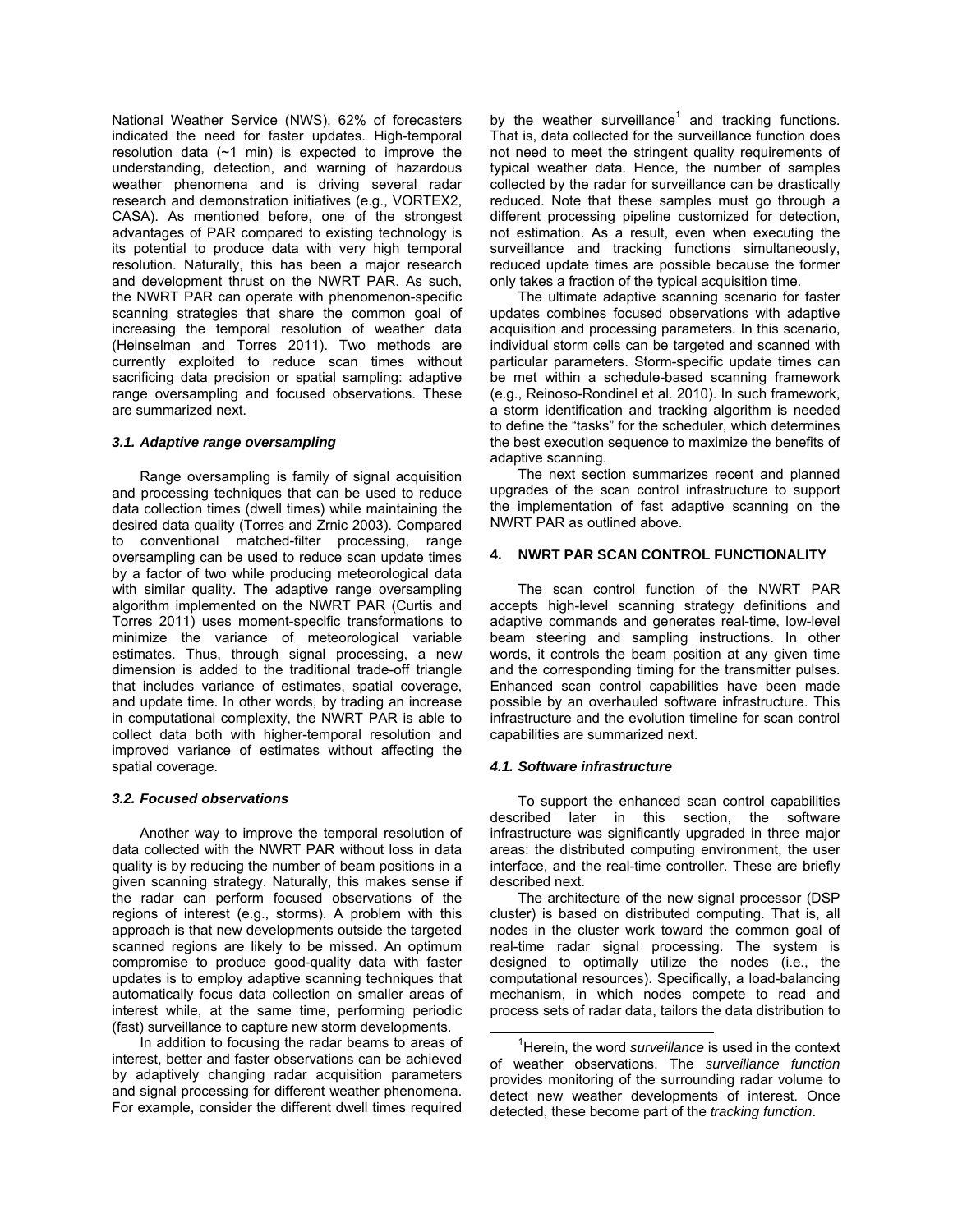each node at a rate according to their capabilities. In this way, the system's scalability is facilitated by allowing a hybrid mixture of nodes in the cluster. This type of design allows for seamless integration of nodes in the cluster, and provides the required computational power to implement traditional as well as advanced signal processing techniques. The message-based, DSP cluster infrastructure was modeled after the NEXRAD Open Radar Product Generation design (Jain et al. 1997).

The radar control interface (RCI) is a Java-based graphical user interface that provides radar control and status monitoring. The standard RCI functionality allows radar operators to complete tasks such as moving the antenna pedestal, selecting scanning strategies, turning the radar on and off, and controlling data archiving. In addition to these and many other basic control functions, the RCI has been significantly improved to demonstrate the new adaptive scanning capabilities of the NWRT PAR (Priegnitz et al. 2009).

The real-time controller (RTC) is the nexus with the rest of the radar hardware. The RTC provides control of antenna positioning, the transmitter, and the receiver. RTC upgrades support multi-function capabilities by tagging received signals for function-specific processing. Also, the RTC receives commands from the DSP cluster to perform adaptive scanning by turning on and off selected beam positions. However, upgrades to the RTC's processing capabilities are limited because the software was not designed in house and any changes are prone to distort the precise timing required for real-time operations. Although initial scan control upgrades where implemented as modifications to the RTC code, current and future work relies on a migration of the scan control functionality to the DSP cluster.

#### *4.2. Evolution of scan control functionality*

One of the first enhancements to the NWRT PAR after its initial operation in 2003 was the addition of a user interface (RCI) to provide scan control functionality. Earlier versions of the RCI allowed the user to choose a radar scanning strategy to mimic the typical conventional scanning strategies that are operational on the WSR-88D. However, appropriate processing of some waveforms, such as batch pulse repetition time (PRT), was not feasible until after the signal processor upgrade in 2007. This initial upgrade allowed the implementation of new data processing modes, including the processing of batch PRTs. The next major upgrade in 2008 incorporated several data quality functions, such as ground clutter filtering, which made possible an almost perfect emulation of data obtained with operational scanning strategies on the WSR-88D.

Fast adaptive scanning with the NWRT PAR was first demonstrated in 2009 with the development and real-time implementation of ADAPTS (Adaptive Digital Signal Processing Algorithm for PAR Timely Scans). Preliminary evaluations of ADAPTS have shown that the performance improvement with electronic adaptive scanning can be significant compared to conventional scanning strategies, especially when observing isolated

storms (Heinselman and Torres 2011). ADAPTS works by turning "on" or "off" individual beam positions within a scanning strategy based on three criteria. If one or more criteria are met, the beam position is declared active. Otherwise, the beam position is declared inactive (Fig. 1). Active beam position settings are applied and become valid on the next execution of a given scanning strategy. Additionally, ADAPTS periodically completes a complete volumetric surveillance scan, which is used to re-determine where weather echoes are located. A user-defined parameter controls the time between full scans (by default this is set at 5 min). Following a surveillance scan, data collection continues only on the active beam positions. The active beam position determination function of ADAPTS was implemented on the DSP cluster. In addition, significant changes were made to the RTC to ingest this information and accordingly remove inactive beam positions from a given scanning strategy.

For 2010, scan control upgrades included the capability to perform manual scheduling and adaptation at the storm-scale level. With this upgrade, radar operators can dynamically select a sequence of scanning strategies and modify any of their parameters in real time through the RCI. The dynamic selection of scanning characteristics is being evaluated as a manual capability, but will eventually lead to the design of new, advanced adaptive scanning algorithms.

In 2011, we plan to implement and test a surveillance function to run in conjunction with ADAPTS. That is, the surveillance and tracking functions will handle data collection for the ADAPTS-based inactive and active beam positions, respectively. A new processing mode will be added to the DSP cluster to handle the surveillance data processing. Weather tracking data processing will be done as usual with the current functionality.

For 2012 and beyond, we expect the system to begin supporting schedule-based scanning by migrating the scan processing functionality from the RTC to the DSP cluster. In this configuration, low-level beam information will be ingested by the RTC directly from the signal processor. This will allow better real-time control of scanning strategies driven by an automatic scheduling algorithm (e.g., Reinoso-Rondinel et al. 2010) and will therefore lead to more advanced adaptive scanning schemes.

## **5. CONCLUSIONS**

Under the umbrella of the MPAR initiative, scientists at the NSSL have been demonstrating unique PAR capabilities for weather observations. This paper described the software and signal processing upgrades to improve the scan control capabilities of the NWRT PAR. These enable the implementation of fast adaptive scanning and ultimately fulfill the instrument's mission as a demonstrator system for the MPAR concept.

Through continuous engineering upgrades, we have demonstrated that PAR technology can be exploited to achieve performance levels that are unfeasible with current operational technology.